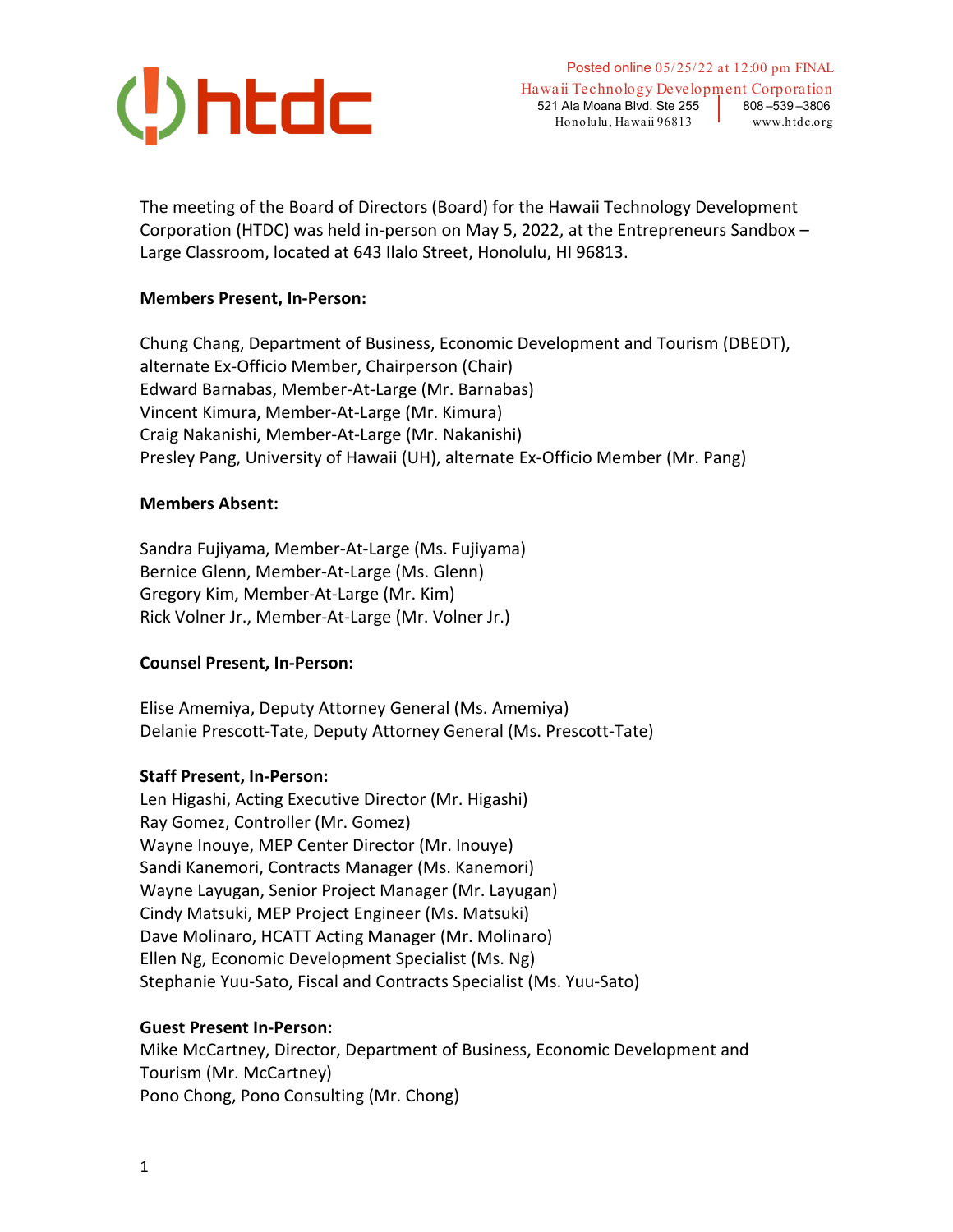

Hawaii Technology Development Corporation 521 Ala Moana Blvd. Ste 255 808-539-3806 Honolulu, Hawaii 96813 Vww.htdc.org

# **1. Call to Order**

Chair called the meeting to order at 3:00 p.m. Chair introduced himself as designee for DBEDT assigned by Mr. McCartney to lead today's meeting.

## **2. Roll Call**

Mr. Higashi conducted a roll call of the Board.

Roll call: Chair, Mr. Pang, Mr. Nakanishi, Mr. Barnabas, and Mr. Kimura acknowledged attendance. Ms. Fujiyama, Ms. Glenn, Mr. Kim and Mr. Volner Jr. were excused.

## **3. Approval of March 16, 2022 Minutes**

Motion to approve the Minutes from the March 16, 2022 Board Meeting.

Motion to approve made by: Mr. Kimura / Second: Mr. Nakanishi

Chair called for the vote: The motion was unanimously approved:

Vote: Approved, 5-0

## **4. First Responders Tech Campus (FRTC)**

Mr. Higashi and Ms. Kanemori provided an overview of the FRTC project. The project team includes HTDC, Hawaii Community Development Authority (HCDA), SSFM International, and other subcontractors. The purpose of the FRTC campus is to bring City, State and Federal departments into one location to improve communication and coordination, create shared training and learning facilities, and to increase technology use and adoption. The first tenants planned to move in are the Hawaii Emergency Management Agency (HIEMA) and Office of Enterprise Technology Services (OETS).

This legislative session HTDC was re-appropriated funds to purchase an adjacent parcel. Mr. McCartney advised that with the prior appropriation he has been helping HTDC with the due diligence process and request for allotment by the Governor. The allotment will be contingent upon putting together a purchase and sale agreement that has conditions based on appraisal, land use conditions, site assessments, and assignments. Also, the project needs to pursue a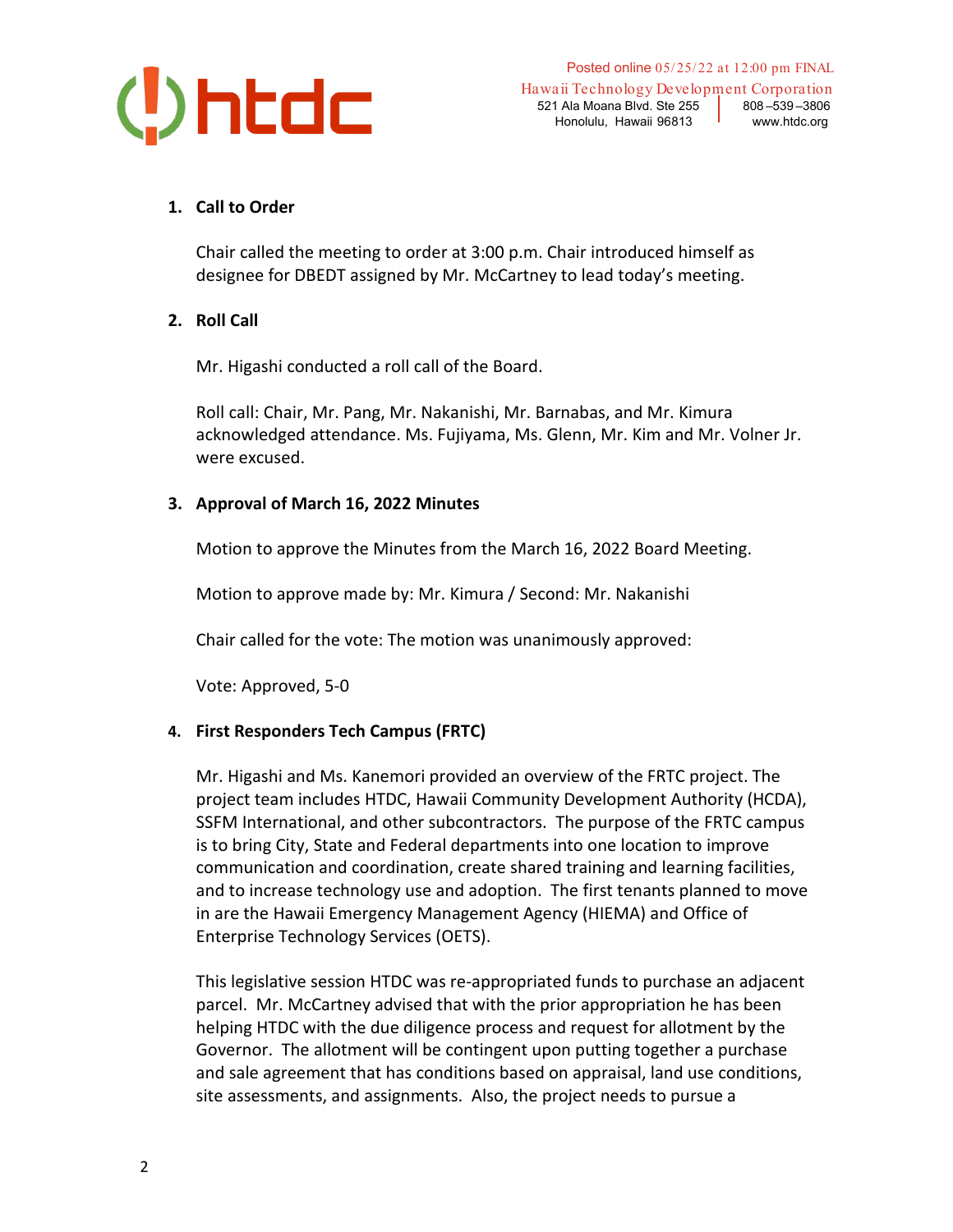

Posted online 05/25/22 at 12:00 pm FINAL

Hawaii Technology Development Corporation 521 Ala Moana Blvd. Ste 255 808-539-3806 Honolulu, Hawaii 96813 vww.htdc.org

Memorandum of Agreement from the City to participate with the State as there are multiple agencies of County government involved with the project.

Mr. Higashi also explained that HTDC was asked to provide a cost estimate for the first phase infrastructure buildout. The first phase buildout was appropriated to HIEMA this legislative session. HTDC does not have an agreement with HIEMA at this time.

Chair opened to any questions or concerns.

Mr. Barnabas commented on some potential technology opportunities that he sees for the project. Mr. McCartney suggested that Mr. Higashi share some project videos with the Board.

This matter will continue as an agenda item. No action at this time.

## **5. State Small Business Credit Initiative (SSBCI)**

Mr. Higashi and guest Mr. Chong, contractor Pono Consulting, provided an overview of the SSBCI program. SSBCI is a 10 billion dollar program which is part of the American Rescue Act that congress started to assist with the pandemic. The program is to provide access to capital to small businesses. HTDC is the lead agency for Hawaii. Legislature has provided HTDC with \$500,000 to support the program and the treasury is providing almost \$800,000 with technical assistance.

Hawai'i's SSBCI program will be referred to as HICAP – Hawaii Small Business Capital Program. Under HICAP there are two types of programs, HTDC will administer the investment program and sister agency – Hawaii Green Infrastructure Agency (HGIA) will administer the loan programs.

Mr. Nakanishi requested copies of white paper on program to be sent Mr. Higashi acknowledged that the report is on the HTDC website and a link will be provided to all board members.

Mr. Higashi advised that HTDC has hired a compliance advisor, is about to hire an investment advisor, and plan to hire an employee with the federal funds to manage the investment program and responsible for oversight of the entire program. HTDC is also hiring contractors for software upgrades for reporting, public relations and marketing, and specialized legal assistance. HGIA will hire an employee and contractors to assist with administering the program.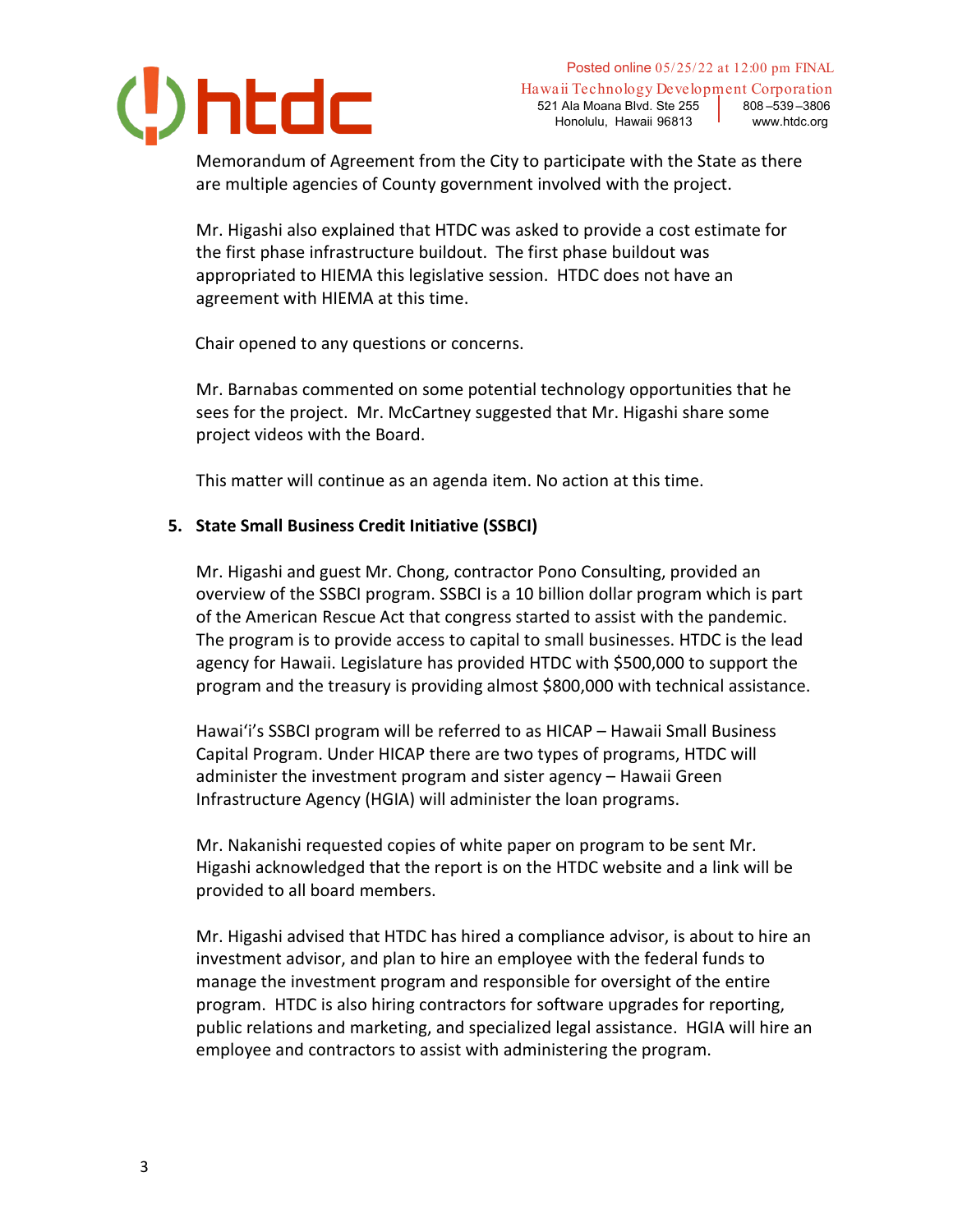

Hawaii Technology Development Corporation 521 Ala Moana Blvd. Ste 255 808-539-3806 Honolulu, Hawaii 96813 vww.htdc.org

Mr. Higashi advised that anyone involved in the approval process is considered an SSBCI insider. Therefore, under the proposal submitted for the SSBCI program Board members will be considered an SSBCI insider with no relief even if recused from voting. Any small business that a Board member, family members, or business partner has a financial interest in is not eligible for funding.

Mr. Higashi commented that any concerns need to be raised now before the proposal is accepted by the Treasury but was unclear on any options the Board might have.

Mr. Kimura requested clarification from Treasury.

Chair asked if there are any actions to be taken.

Mr. Higashi said that he will request specific clarification from the Treasury as to the options, will email as soon as available, and if any options are available will continue the discussion at the next meeting on May 24 when most members are able to attend. No further action at this time.

# **6. HTDC Reports**

## **A. Chair's Report**

None.

## **B. Executive Director's Report**

Mr. Higashi provided a brief presentation introducing HTDC vision, mission, team, and statutes.

## **1) INNOVATE Hawaii**

Mr. Inouye provided a briefing on the INNOVATE Hawai'i (INNOVATE) program. The program is part of a Federal program of the National Institute of Standards and Technology (NIST) Manufacturing Extension Partnership (MEP) with a vision to support and grow Hawaii's manufacturing that aligns with HTDC's mission. INNOVATE receives \$709,000 a year.

Mr. Higashi commented that the program funding was increased to \$800,000 annually, up from \$400,000 six years ago and gives credit to the team.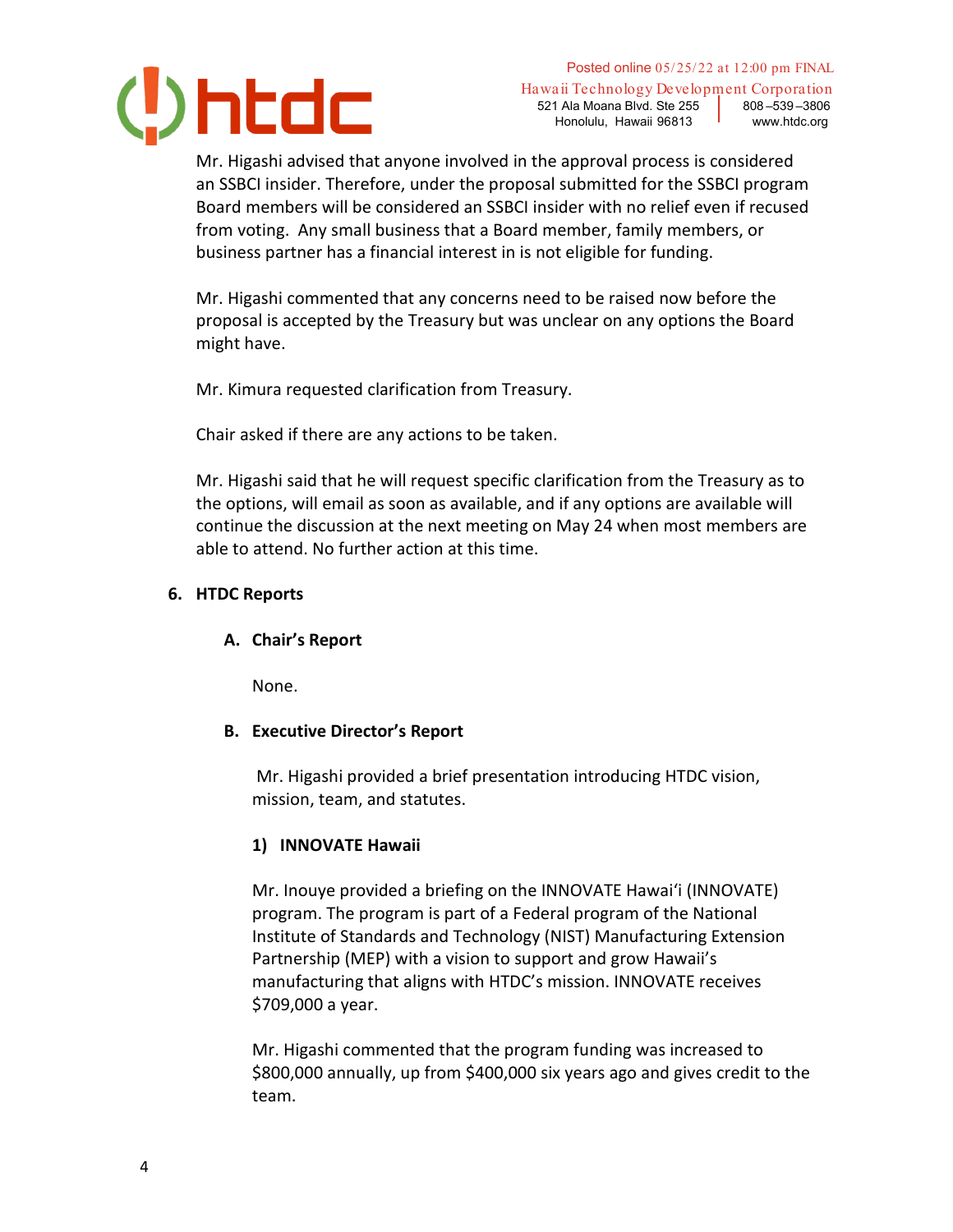

Posted online 05/25/22 at 12:00 pm FINAL Hawaii Technology Development Corporation 521 Ala Moana Blvd. Ste 255 808-539-3806 Honolulu, Hawaii 96813 Vww.htdc.org

Mr. Layugan briefed on INNOVATE's core focus: food and beverage, workforce, industry 4.0 and Small Business Innovation Research/Small Business Technology Transfer (SBIR/STTR). Food and beverage continue to be the largest manufacturing sector in Hawaii. Activities include food safety training, third party audits, processing and packing consulting, workforce initiatives, attract and maintain workers, implementing 4.0, to bring technology integration into manufacturing process.

Ms. Matsuki briefed on the SBIR program. The program was created to stimulate innovation in the U.S. and research goals and needs. There are 11 participating federal agencies in the program with a 3 billion dollar annual budget. It is a three-phase program, Phase 1-proof of concept, Phase 2-product development, and Phase 3-commercialization. HSBIR program has a Phase 0 program for first time SBIR applicants to receive grant support.

Mr. Inouye briefed on upcoming projects TechBridge, an Office of Naval Research (ONR) program to connect the local tech program with Department of Defense (DOD).

Mr. Inouye briefed on the Hilo Innovation Manufacturing Center (IMC). It is a miniature version of the Entrepreneurs Sandbox to boost the economy, to inspire innovation and entrepreneurship. Partnering with Foreign Trade Zone to expand and AgTech as an anchor tenant.

## **2) Hawaii Center Advanced Transportation Technology (HCATT)**

Mr. Molinaro briefed on HCATT and hydrogen opportunities in Hawaii. HCATT is a Federal funded program focused on DOD and Air Force. Mr. Molinaro encouraged the Board to support state funding for staff and to create a hydrogen council together.

#### **3) Sandbox Programs**

Ms. Kanemori briefed on the Sandbox programs. The Entrepreneurs Sandbox was built to inspire innovation and currently has 9 tenants and 50 co-workers. The latest development was the media studio. Maui Research & Technology Center (MRTC) has 19 tenants, 15 coworkers but limited social events due to COVID. The Sponsorship program provides funding for community events. The Accelerator program provides funding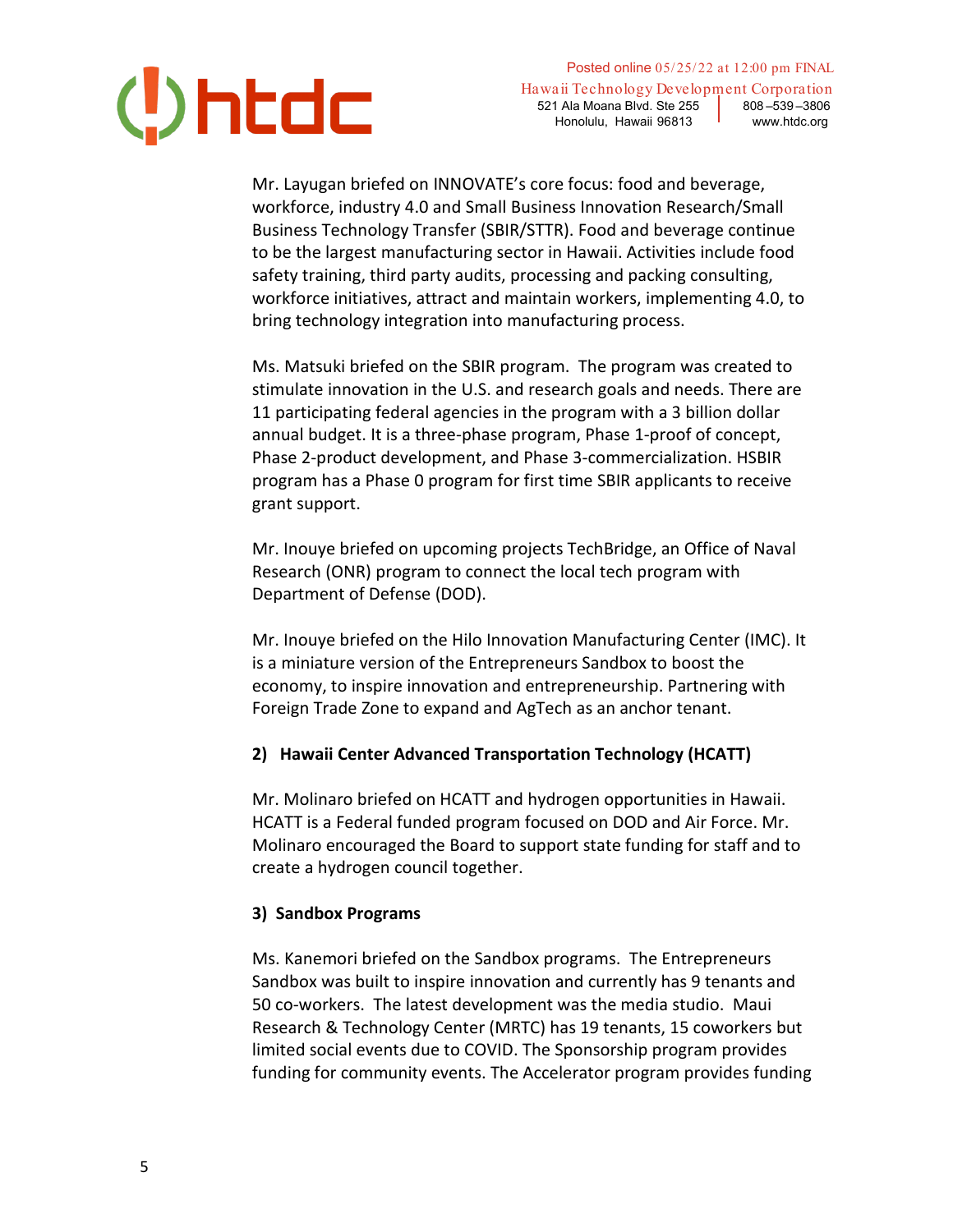

Hawaii Technology Development Corporation 521 Ala Moana Blvd. Ste 255 808-539-3806 Honolulu, Hawaii 96813 vww.htdc.org

to support local accelerators who serve as a critical resource for startups. The legislature appropriated \$1.5 million this session.

Ms. Ng briefed on the E-Commerce and the Digital Currency Innovation Lab (DCIL) programs. The E-commerce training is done with funding provided by the federal Economic Development Authority. 136,000 residents have crypto accounts. A bill was introduced this session to regulate crypto but did not pass. The DCIL is scheduled to end December 31, 2022. HTDC is in discussions with the Division of Financial Institutions on the plan moving forward.

# **4) Budget**

Mr. Gomez briefed on the FY22 budget appropriation. HTDC's 1.2 million annual budget is broken down into two sections, payroll and other expenses. Payroll is set at \$592,419. Hawaii Small Business Innovation Research (HSBIR) grants awarded out to companies is \$520,000. The remaining funds must cover all other expenses including: rent, property management for Sandbox, office expenses (subscriptions, office supplies/equipment).

## **5) Board Discussion**

The board concurred that due to time constraints, discussions should continue in future board meetings.

# **C. Department of Business Economic Development & Tourism (DBEDT) Report**

None.

## **D. University of Hawaii (UH) Report**

Mr. Pang commented on behalf of Vassilis Syrmos that 3<sup>rd</sup> quarter recap is research spending is up 60% from last fiscal year. To date UH has brought in 407 million dollars, if trend continues UH will hit over 500 million dollars.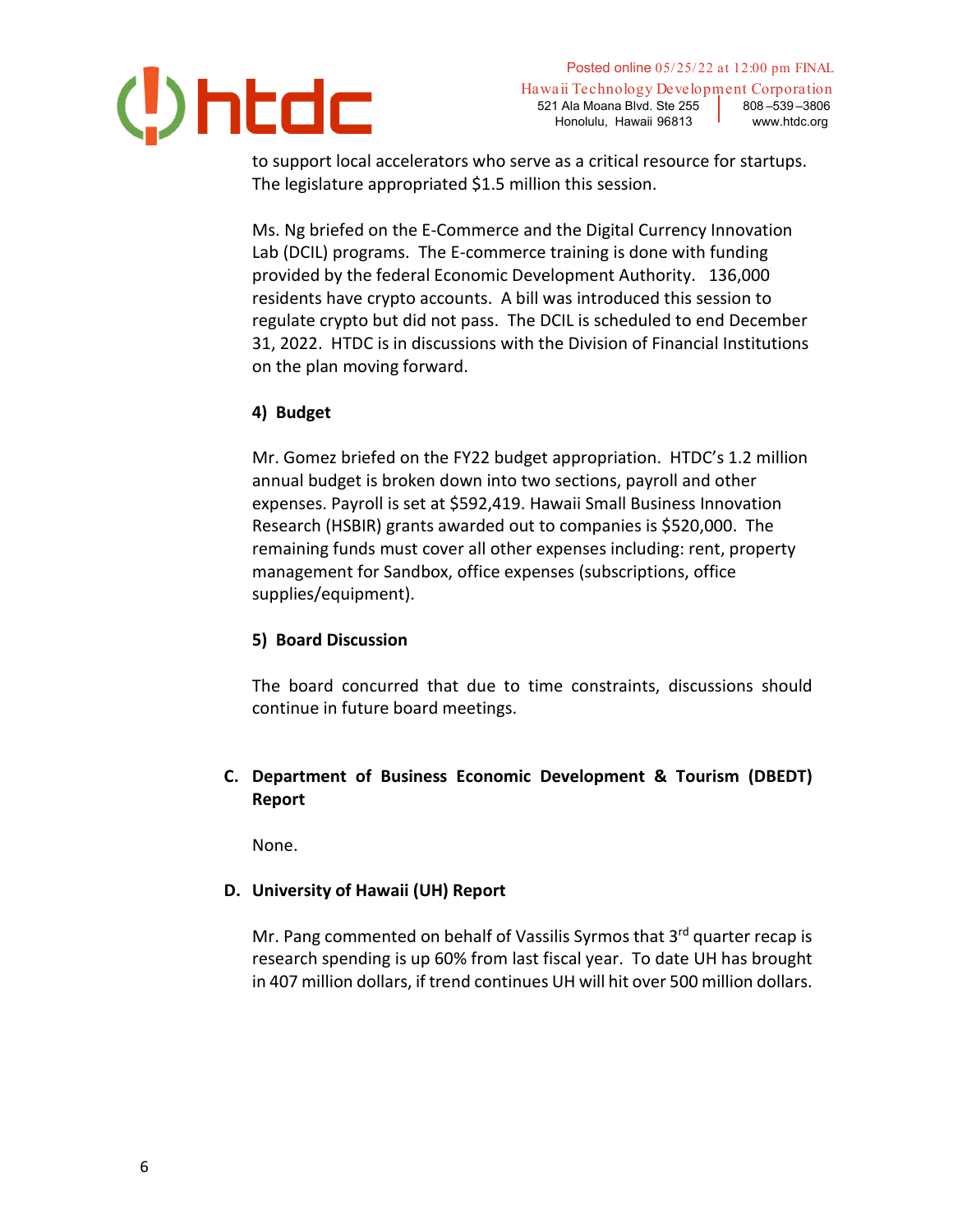

Hawaii Technology Development Corporation 521 Ala Moana Blvd. Ste 255 808-539-3806 Honolulu, Hawaii 96813 vww.htdc.org

#### **7. Executive Director for HTDC**

Chair recommends deferring this agenda item to the next board meeting due to limited amount of Board members present at today's meeting.

Motion to defer made by: Mr. Nakanishi / Second: Mr. Kimura

Chair called for the vote: The motion was unanimously approved:

Vote: Approved, 5-0

## **8. Board Positions**

Chair recommends deferring to next board meeting due to limited amount of Board members present at today's meeting

Motion to defer made by: Mr. Nakanishi / Second: Mr. Kimura

Chair called for the vote: The motion was unanimously approved:

Vote: Approved, 5-0

Mr. Kimura asked if bylaws for HTDC and Hawaii Strategic Development Corporation (HSDC) exist and if they are still effective.

After some discussion, the board agrees that bylaws are needed and requests that HTDC staff and AG assist with research. Mr. Higashi acknowledged and commented that during the first board meeting he recommended to invite the Ethics Commission to attend a future board meeting to present and answer any questions board members might have, but due to the packed agenda, it is still planned for the future.

## **9. Legislative Update**

Mr. Higashi recapped the Legislative session with the footnote that the budget worksheets have not been released yet. Received funding for the programs discussed today SBIR Phase 2, Phase 3, Accelerator, Manufacturing Grant Program and \$500,000 for the SSBCI program and an appropriation for the Hawaii Office Naval Research Program for renewable energy projects. R&D and digital currency did not pass. Our mission also changed we are no longer building tech parks but economic zones.